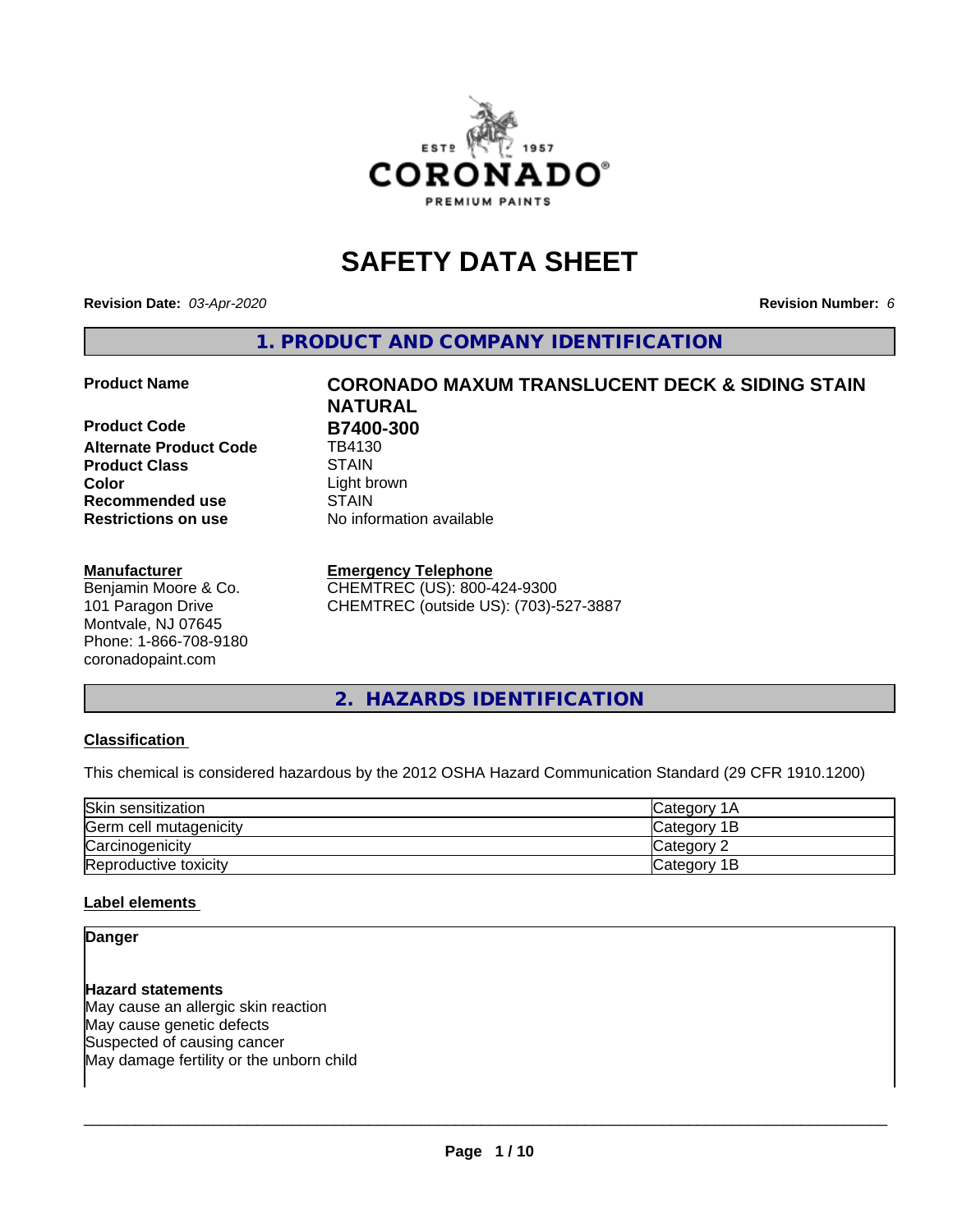

**Appearance** liquid

**Odor** little or no odor

#### **Precautionary Statements - Prevention**

Obtain special instructions before use Do not handle until all safety precautions have been read and understood Use personal protective equipment as required Avoid breathing dust/fume/gas/mist/vapors/spray Contaminated work clothing should not be allowed out of the workplace Wear protective gloves

#### **Precautionary Statements - Response**

IF exposed or concerned: Get medical advice/attention **Skin** IF ON SKIN: Wash with plenty of soap and water If skin irritation or rash occurs: Get medical advice/attention Wash contaminated clothing before reuse

#### **Precautionary Statements - Storage**

Store locked up

#### **Precautionary Statements - Disposal**

Dispose of contents/container to an approved waste disposal plant

#### **Hazards not otherwise classified (HNOC)**

Not applicable

#### **Other information**

No information available

#### **3. COMPOSITION INFORMATION ON COMPONENTS**

| <b>Chemical name</b>                               | <b>CAS No.</b> | Weight-%    |
|----------------------------------------------------|----------------|-------------|
| Propylene glycol                                   | $57 - 55 - 6$  | - 5         |
| 2-Amino-2-methly-1-propanol                        | 124-68-5       | $0.1 - 0.5$ |
| Poly(oxy-1,2-ethanediyl),                          | 104810-48-2    | $0.1 - 0.5$ |
| .alpha.-[3-[3-(2H-benzotriazol-2-yl)-5-(1,1-dimeth |                |             |
| ylethyl)-4-hydroxyphenyl]-1-oxopropyl]-.omega.-h   |                |             |
| ydroxy-                                            |                |             |
| Decanedioic acid,                                  | 41556-26-7     | $0.1 - 0.5$ |
| bis(1,2,2,6,6-pentamethyl-4-piperidinyl) ester     |                |             |
| Carbamic acid, 1H-benzimidazol-2-yl-, methyl       | 10605-21-7     | $0.1 - 0.5$ |
| ester                                              |                |             |
| Poly(oxy-1,2-ethanediyl),                          | 104810-47-1    | $0.1 - 0.5$ |
| .alpha.-[3-[3-(2H-benzotriazol-2-yl)-5-(1,1-dimeth |                |             |
| ylethyl)-4-hydroxyphenyl]-1-oxopropyl]-.omega.-[   |                |             |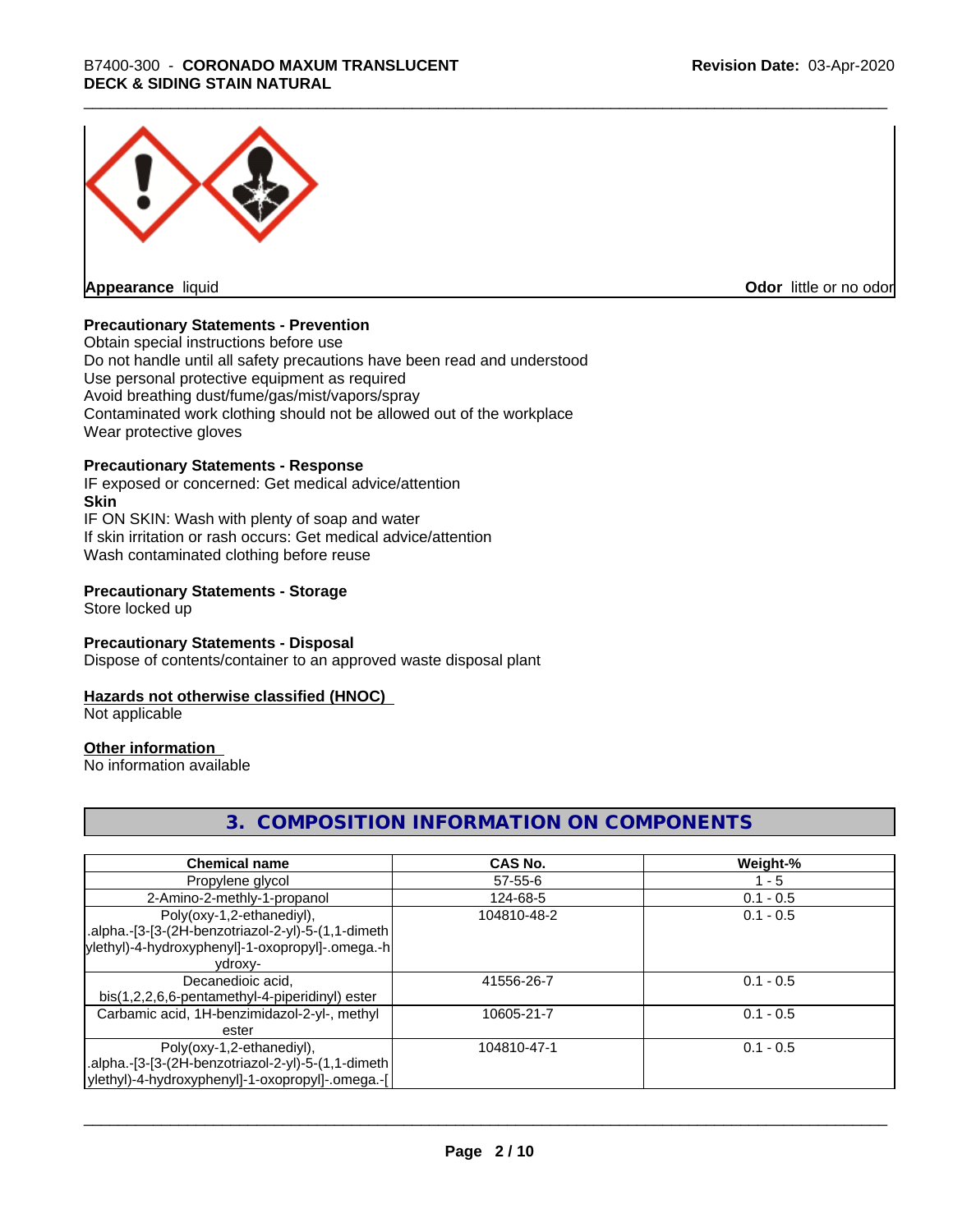| 3-[3-(2H-benzotriazol-2-yl)-5-(1,1-dimethylethyl)- |            |     |
|----------------------------------------------------|------------|-----|
| 4-hydroxyphenyll-1-oxoprop                         |            |     |
| Cobalt neodecanoate                                | 27253-31-2 | v.J |

|                                                  | 4. FIRST AID MEASURES                                                                                                                                                                                                               |
|--------------------------------------------------|-------------------------------------------------------------------------------------------------------------------------------------------------------------------------------------------------------------------------------------|
| <b>General Advice</b>                            | If symptoms persist, call a physician. Show this safety data sheet to the doctor in<br>attendance.                                                                                                                                  |
| <b>Eye Contact</b>                               | Rinse thoroughly with plenty of water for at least 15 minutes and consult a<br>physician.                                                                                                                                           |
| <b>Skin Contact</b>                              | Wash off immediately with soap and plenty of water while removing all<br>contaminated clothes and shoes. If skin irritation persists, call a physician. Wash<br>clothing before reuse. Destroy contaminated articles such as shoes. |
| <b>Inhalation</b>                                | Move to fresh air. If symptoms persist, call a physician.                                                                                                                                                                           |
| Ingestion                                        | Clean mouth with water and afterwards drink plenty of water. Consult a physician<br>if necessary.                                                                                                                                   |
| <b>Most Important</b><br><b>Symptoms/Effects</b> | May cause allergic skin reaction.                                                                                                                                                                                                   |
| <b>Notes To Physician</b>                        | Treat symptomatically.                                                                                                                                                                                                              |

**5. FIRE-FIGHTING MEASURES**

| <b>Suitable Extinguishing Media</b>                                              | Use extinguishing measures that are appropriate to local<br>circumstances and the surrounding environment.                                   |
|----------------------------------------------------------------------------------|----------------------------------------------------------------------------------------------------------------------------------------------|
| Protective equipment and precautions for firefighters                            | As in any fire, wear self-contained breathing apparatus<br>pressure-demand, MSHA/NIOSH (approved or equivalent)<br>and full protective gear. |
| <b>Specific Hazards Arising From The Chemical</b>                                | Closed containers may rupture if exposed to fire or<br>extreme heat.                                                                         |
| Sensitivity to mechanical impact                                                 | No.                                                                                                                                          |
| Sensitivity to static discharge                                                  | No.                                                                                                                                          |
| <b>Flash Point Data</b><br>Flash point (°F)<br>Flash Point (°C)<br><b>Method</b> | Not applicable<br>Not applicable<br>Not applicable                                                                                           |
| <b>Flammability Limits In Air</b>                                                |                                                                                                                                              |
| Lower flammability limit:<br><b>Upper flammability limit:</b>                    | Not applicable<br>Not applicable                                                                                                             |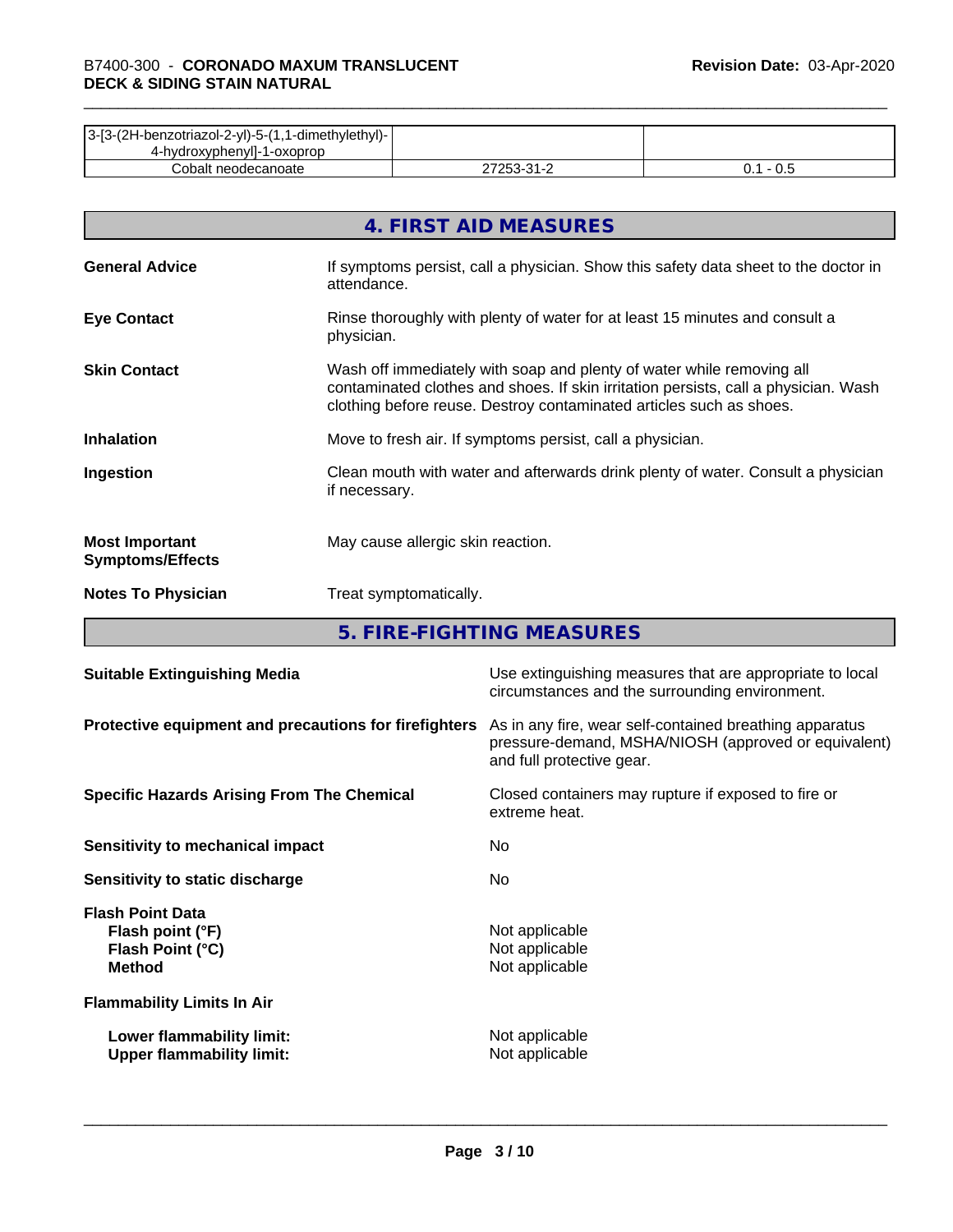| <b>NFPA</b>                                                                   | Health: 2 | <b>Flammability: 0</b> | <b>Instability: 0</b> | <b>Special: Not Applicable</b> |
|-------------------------------------------------------------------------------|-----------|------------------------|-----------------------|--------------------------------|
| <b>NFPA Legend</b><br>$\sim$ $\sim$ $\sim$ $\sim$ $\sim$ $\sim$ $\sim$ $\sim$ |           |                        |                       |                                |

#### 0 - Not Hazardous

- 1 Slightly
- 2 Moderate
- 3 High
- 4 Severe

*The ratings assigned are only suggested ratings, the contractor/employer has ultimate responsibilities for NFPA ratings where this system is used.*

*Additional information regarding the NFPA rating system is available from the National Fire Protection Agency (NFPA) at www.nfpa.org.*

#### **6. ACCIDENTAL RELEASE MEASURES**

| <b>Personal Precautions</b>      | Avoid contact with skin, eyes and clothing. Ensure adequate ventilation.                                                                                                         |  |  |
|----------------------------------|----------------------------------------------------------------------------------------------------------------------------------------------------------------------------------|--|--|
| <b>Other Information</b>         | Prevent further leakage or spillage if safe to do so.                                                                                                                            |  |  |
| <b>Environmental precautions</b> | See Section 12 for additional Ecological Information.                                                                                                                            |  |  |
| <b>Methods for Cleaning Up</b>   | Soak up with inert absorbent material. Sweep up and shovel into suitable<br>containers for disposal.                                                                             |  |  |
|                                  | 7. HANDLING AND STORAGE                                                                                                                                                          |  |  |
| <b>Handling</b>                  | Avoid contact with skin, eyes and clothing. Avoid breathing vapors, spray mists or<br>sanding dust. In case of insufficient ventilation, wear suitable respiratory<br>equipment. |  |  |
| <b>Storage</b>                   | Keep container tightly closed. Keep out of the reach of children.                                                                                                                |  |  |
| <b>Incompatible Materials</b>    | No information available                                                                                                                                                         |  |  |

#### **8. EXPOSURE CONTROLS/PERSONAL PROTECTION**

#### **Exposure Limits**

*No exposure limits have been established for this product.*

#### **Legend**

| Ensure adequate ventilation, especially in confined areas.                                                                                                                                                                                                                                                          |  |  |
|---------------------------------------------------------------------------------------------------------------------------------------------------------------------------------------------------------------------------------------------------------------------------------------------------------------------|--|--|
|                                                                                                                                                                                                                                                                                                                     |  |  |
| Safety glasses with side-shields.                                                                                                                                                                                                                                                                                   |  |  |
| Protective gloves and impervious clothing.                                                                                                                                                                                                                                                                          |  |  |
| Use only with adequate ventilation. In operations where exposure limits are<br>exceeded, use a NIOSH approved respirator that has been selected by a<br>technically qualified person for the specific work conditions. When spraying the<br>product or applying in confined areas, wear a NIOSH approved respirator |  |  |
|                                                                                                                                                                                                                                                                                                                     |  |  |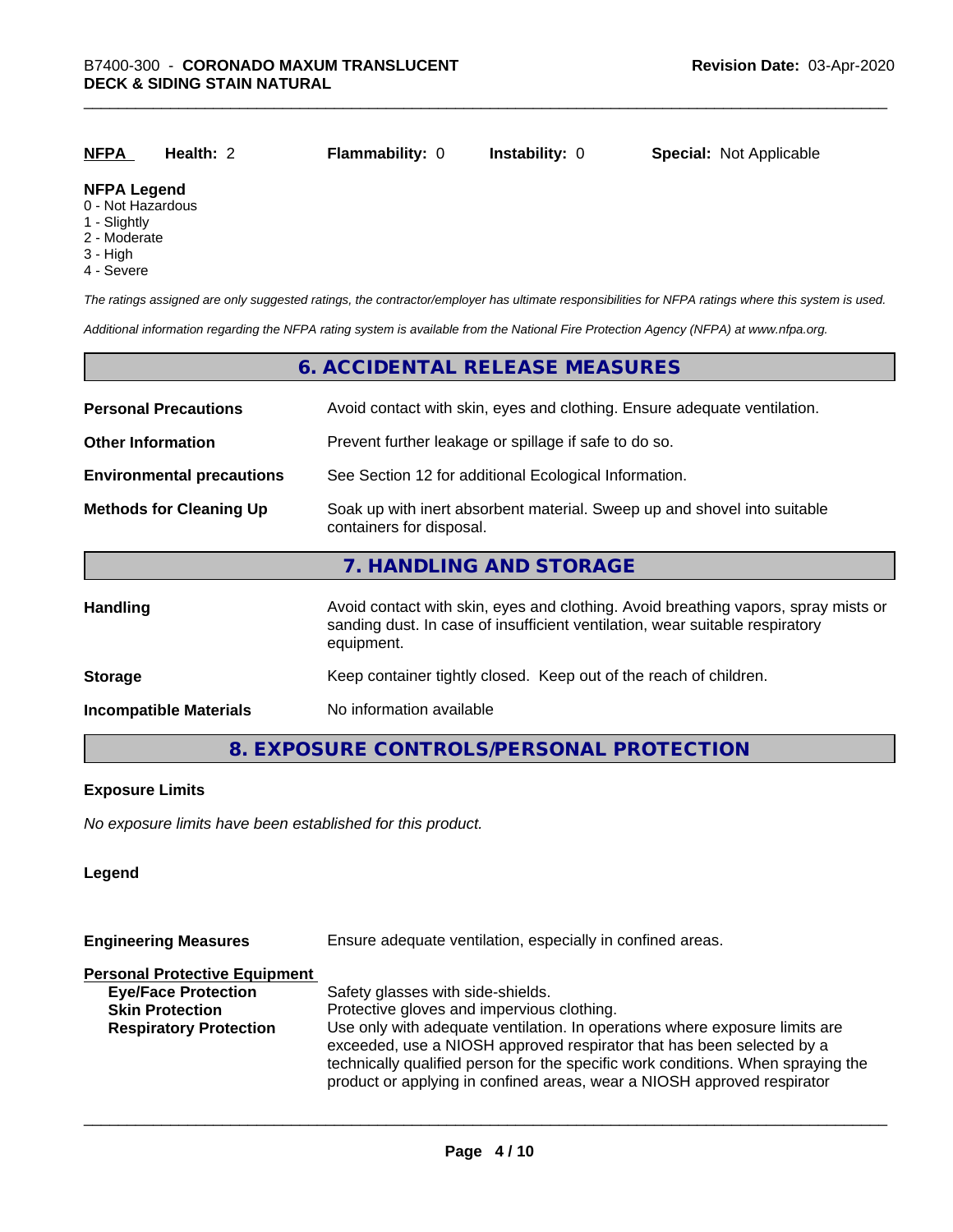specified for paint spray or organic vapors.

**Hygiene Measures** Avoid contact with skin, eyes and clothing. Remove and wash contaminated clothing before re-use. Wash thoroughly after handling.

#### **9. PHYSICAL AND CHEMICAL PROPERTIES**

**Appearance** liquid **Odor** little or no odor **Odor Threshold** No information available **Density (Ibs/gal)** 8.55 - 8.65 **Specific Gravity** 1.02 - 1.04 **pH** No information available **Viscosity (cps)** No information available **Solubility(ies)** No information available **Evaporation Rate No information available No information available Vapor pressure** No information available **Vapor density No information available No** information available **Wt. % Solids** 20 - 30 **Vol. % Solids** 15 - 25 **Wt. % Volatiles** 70 - 80 **Vol. % Volatiles** 75 - 85<br> **VOC Requiatory Limit (q/L)** 250 **VOC** Regulatory Limit (g/L) **Boiling Point (°F)** 212 **Boiling Point (°C)** 100 **Freezing point (°F)** 32 **Freezing Point (°C)**<br> **Flash point (°F)**<br> **Flash point (°F)**<br> **Point (°F)**<br> **Point (°F)**<br> **Point (°F)**<br> **Point (°F)**<br> **Point (°F) Flash point (°F)**<br> **Flash Point (°C)**<br> **Flash Point (°C)**<br> **C Flash Point (°C) Method** Not applicable **Flammability (solid, gas)** Not applicable<br> **Upper flammability limit:** Not applicable **Upper flammability limit: Lower flammability limit:** Not applicable **Autoignition Temperature (°F)** No information available **Autoignition Temperature (°C)** No information available **Decomposition Temperature (°F)** No information available **Decomposition Temperature (°C)** No information available **Partition coefficient Contract Contract Contract Contract Contract Contract Contract Contract Contract Contract Contract Contract Contract Contract Contract Contract Contract Contract Contract Contract Contract Contract** 

**No information available** 

#### **10. STABILITY AND REACTIVITY**

| <b>Reactivity</b>                       | Not Applicable                           |
|-----------------------------------------|------------------------------------------|
| <b>Chemical Stability</b>               | Stable under normal conditions.          |
| <b>Conditions to avoid</b>              | Prevent from freezing.                   |
| <b>Incompatible Materials</b>           | No materials to be especially mentioned. |
| <b>Hazardous Decomposition Products</b> | None under normal use.                   |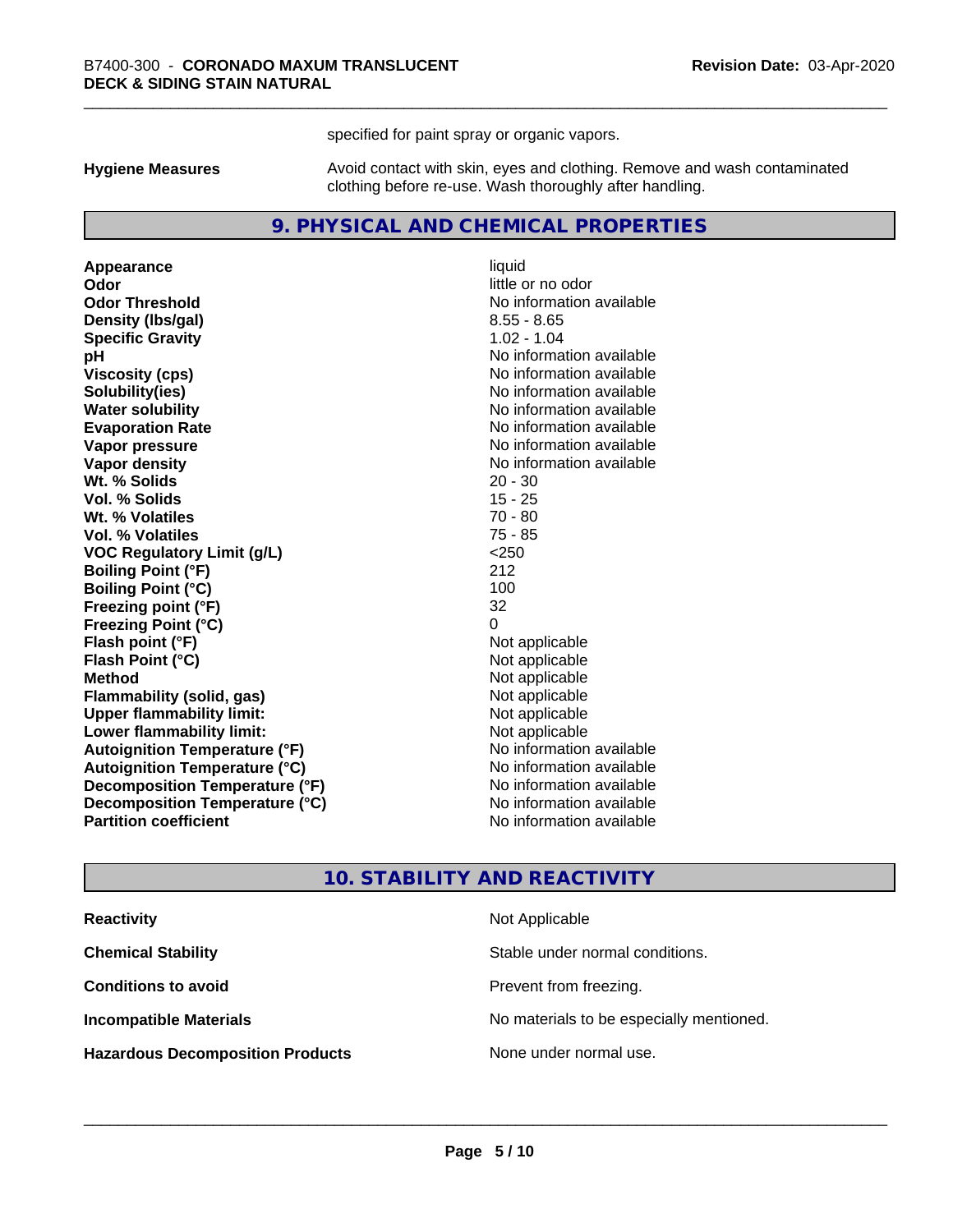| <b>Possibility of hazardous reactions</b> | None under normal conditions of use.                                                                            |
|-------------------------------------------|-----------------------------------------------------------------------------------------------------------------|
|                                           | 11. TOXICOLOGICAL INFORMATION                                                                                   |
| <b>Product Information</b>                |                                                                                                                 |
| Information on likely routes of exposure  |                                                                                                                 |
| <b>Principal Routes of Exposure</b>       | Eye contact, skin contact and inhalation.                                                                       |
| <b>Acute Toxicity</b>                     |                                                                                                                 |
| <b>Product Information</b>                | No information available                                                                                        |
|                                           | Symptoms related to the physical, chemical and toxicological characteristics                                    |
| <b>Symptoms</b>                           | No information available                                                                                        |
|                                           | Delayed and immediate effects as well as chronic effects from short and long-term exposure                      |
| Eye contact                               | May cause slight irritation.                                                                                    |
| <b>Skin contact</b>                       | Substance may cause slight skin irritation. Prolonged or repeated contact may dry<br>skin and cause irritation. |
| Inhalation                                | May cause irritation of respiratory tract.                                                                      |
| <b>Ingestion</b>                          | Ingestion may cause gastrointestinal irritation, nausea, vomiting and diarrhea.                                 |
| <b>Sensitization</b>                      | May cause an allergic skin reaction                                                                             |
| <b>Neurological Effects</b>               | No information available.                                                                                       |
| <b>Mutagenic Effects</b>                  | Suspected of causing genetic defects.                                                                           |
| <b>Reproductive Effects</b>               | May damage fertility or the unborn child.                                                                       |
| <b>Developmental Effects</b>              | No information available.                                                                                       |
| <b>Target organ effects</b>               | No information available.                                                                                       |
| <b>STOT - single exposure</b>             | No information available.                                                                                       |
| <b>STOT - repeated exposure</b>           | No information available.                                                                                       |
| Other adverse effects                     | No information available.                                                                                       |
| <b>Aspiration Hazard</b>                  | No information available                                                                                        |
| <b>Numerical measures of toxicity</b>     |                                                                                                                 |
|                                           |                                                                                                                 |

## **The following values are calculated based on chapter 3.1 of the GHS document**

| <b>ATEmix (oral)</b>   | 675690 mg/kg |
|------------------------|--------------|
| <b>ATEmix (dermal)</b> | 702717 mg/kg |

### **Component Information**

| Chemical name                                                                             | Oral LD50                                    | Dermal LD50                                                          | <b>Inhalation LC50</b> |
|-------------------------------------------------------------------------------------------|----------------------------------------------|----------------------------------------------------------------------|------------------------|
| Propylene glycol<br>57-55-6                                                               | $= 20$ g/kg (Rat)                            | $= 20800$ mg/kg (Rabbit)                                             |                        |
| 2-Amino-2-methly-1-propanol<br>124-68-5                                                   | $= 2900$ mg/kg (Rat)                         | $>$ 2000 mg/kg (Rabbit)                                              |                        |
| Decanedioic acid,<br>  bis(1,2,2,6,6-pentamethyl-4-piperidi  <br>nyl) ester<br>41556-26-7 | $= 2615$ mg/kg (Rat)                         |                                                                      |                        |
| Carbamic acid,<br>1H-benzimidazol-2-yl-, methyl ester                                     | $>$ 5050 mg/kg (Rat)<br>$= 6400$ mg/kg (Rat) | $\cdot$ 10000 mg/kg (Rabbit) = 2 g/kg<br>$Rat$ = 8500 mg/kg (Rabbit) |                        |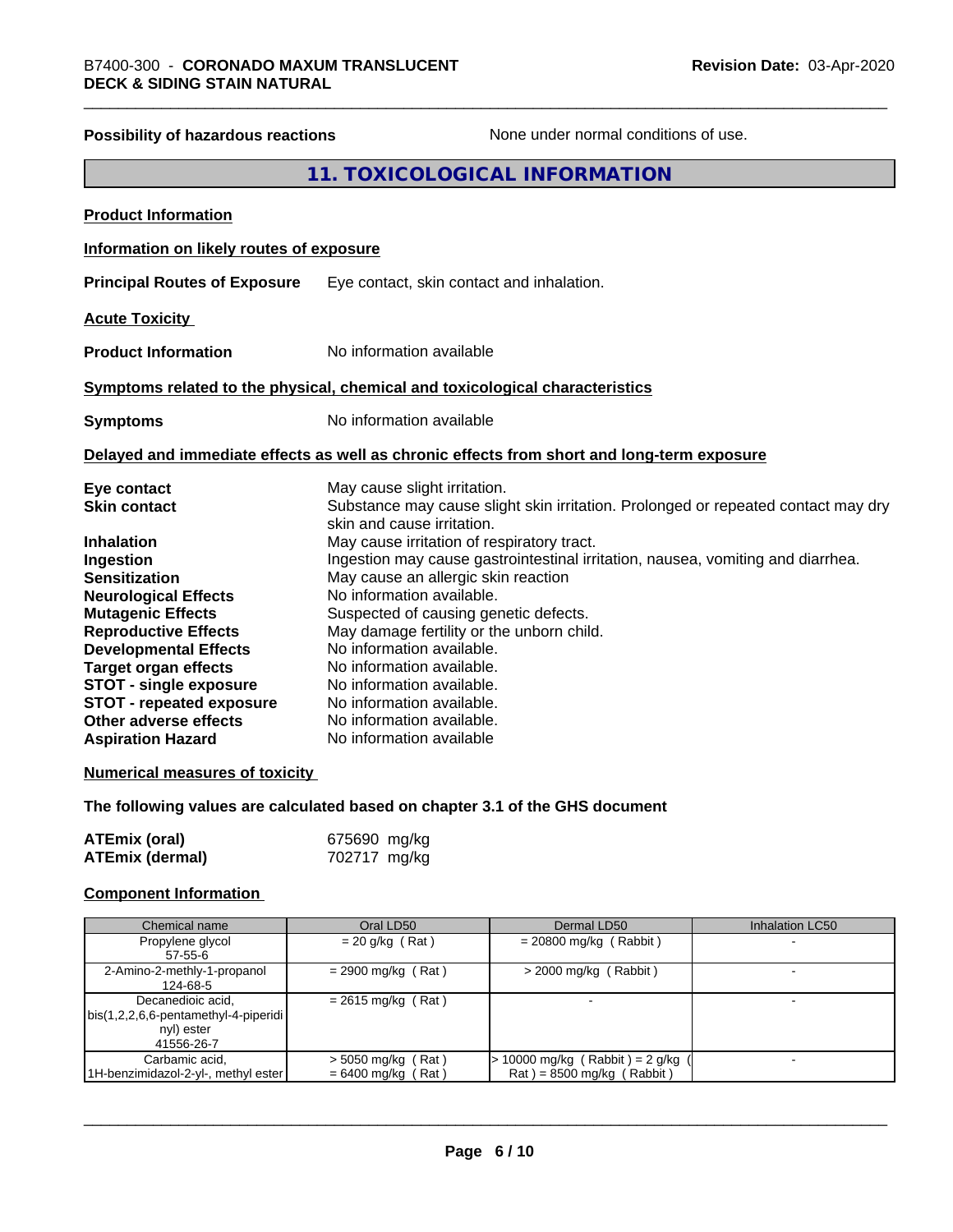| $\sim$<br>$\sim$ $\sim$ $\sim$<br>-<br>۱۲۱۱۰<br>.<br>. .           |   |                        |  |
|--------------------------------------------------------------------|---|------------------------|--|
| `∩h⊾<br>าoate                                                      | - | 0.500<br>W<br>- -<br>ີ |  |
| $\sim$<br>- ה<br>$ -$<br>$\sim$ $\sim$ $\sim$ $\sim$ $\sim$ $\sim$ |   |                        |  |

#### **Chronic Toxicity**

#### **Carcinogenicity**

*The information below indicateswhether each agency has listed any ingredient as a carcinogen:.*

| <b>Chemical name</b> | <b>IARC</b>                              | <b>NTP</b>                                    | <b>OSHA</b> |
|----------------------|------------------------------------------|-----------------------------------------------|-------------|
| Cobalt neodecanoate  | $2B -$<br>- Possible Human<br>Carcinogen | Reasonably<br>Anticipated Human<br>Carcinogen | Listed      |

• Cobalt and cobalt compounds are listed as possible human carcinogens by IARC (2B). However, there is inadequate evidence of the carcinogenicity of cobalt and cobalt compounds in humans.

#### **Legend**

IARC - International Agency for Research on Cancer NTP - National Toxicity Program OSHA - Occupational Safety & Health Administration

**12. ECOLOGICAL INFORMATION**

#### **Ecotoxicity Effects**

The environmental impact of this product has not been fully investigated.

#### **Product Information**

#### **Acute Toxicity to Fish**

No information available

#### **Acute Toxicity to Aquatic Invertebrates**

No information available

#### **Acute Toxicity to Aquatic Plants**

No information available

#### **Persistence / Degradability**

No information available.

#### **Bioaccumulation**

There is no data for this product.

#### **Mobility in Environmental Media**

No information available.

#### **Ozone**

No information available

#### **Component Information**

#### **Acute Toxicity to Fish**

Propylene glycol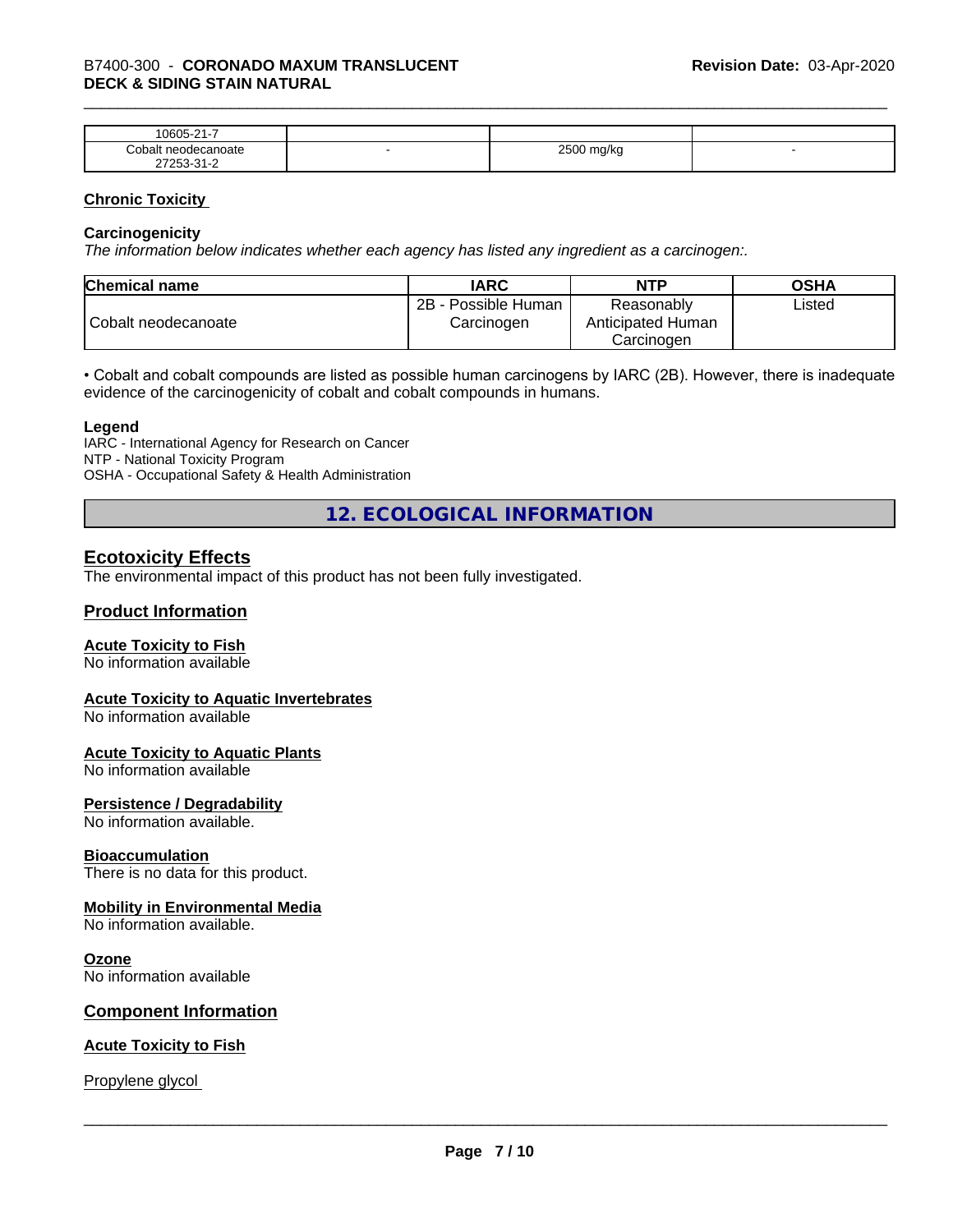LC50: 710 mg/L (Fathead Minnow - 96 hr.) Carbamic acid, 1H-benzimidazol-2-yl-, methyl ester LC50: 1.5 mg/L (Rainbow Trout - 96 hr.)

#### **Acute Toxicity to Aquatic Invertebrates**

#### Propylene glycol

EC50: > 10000 mg/L (Daphnia magna - 24 hr.) Carbamic acid, 1H-benzimidazol-2-yl-, methyl ester LC50: 0.22 mg/L (water flea - 48 hr.)

#### **Acute Toxicity to Aquatic Plants**

No information available

**13. DISPOSAL CONSIDERATIONS**

| <b>Waste Disposal Method</b> | Dispose of in accordance with federal, state, and local regulations. Local<br>requirements may vary, consult your sanitation department or state-designated<br>environmental protection agency for more disposal options. |  |
|------------------------------|---------------------------------------------------------------------------------------------------------------------------------------------------------------------------------------------------------------------------|--|
|                              | <b>14. TRANSPORT INFORMATION</b>                                                                                                                                                                                          |  |
| <b>DOT</b>                   | Not regulated                                                                                                                                                                                                             |  |
| <b>ICAO/IATA</b>             | Not regulated                                                                                                                                                                                                             |  |
| <b>IMDG/IMO</b>              | Not regulated                                                                                                                                                                                                             |  |
|                              | 15. REGULATORY INFORMATION                                                                                                                                                                                                |  |

#### **International Inventories**

| <b>TSCA: United States</b> | Yes - All components are listed or exempt. |
|----------------------------|--------------------------------------------|
| DSL: Canada                | Yes - All components are listed or exempt. |

#### **Federal Regulations**

#### **SARA 311/312 hazardous categorization**

| Acute health hazard               | Yes |  |
|-----------------------------------|-----|--|
| Chronic Health Hazard             | Yes |  |
| Fire hazard                       | N٥  |  |
| Sudden release of pressure hazard | N٥  |  |
| <b>Reactive Hazard</b>            | N٥  |  |

#### **SARA 313**

Section 313 of Title III of the Superfund Amendments and Reauthorization Act of 1986 (SARA). This product contains a chemical or chemicals which are subject to the reporting requirements of the Act and Title 40 of the Code of Federal Regulations, Part 372: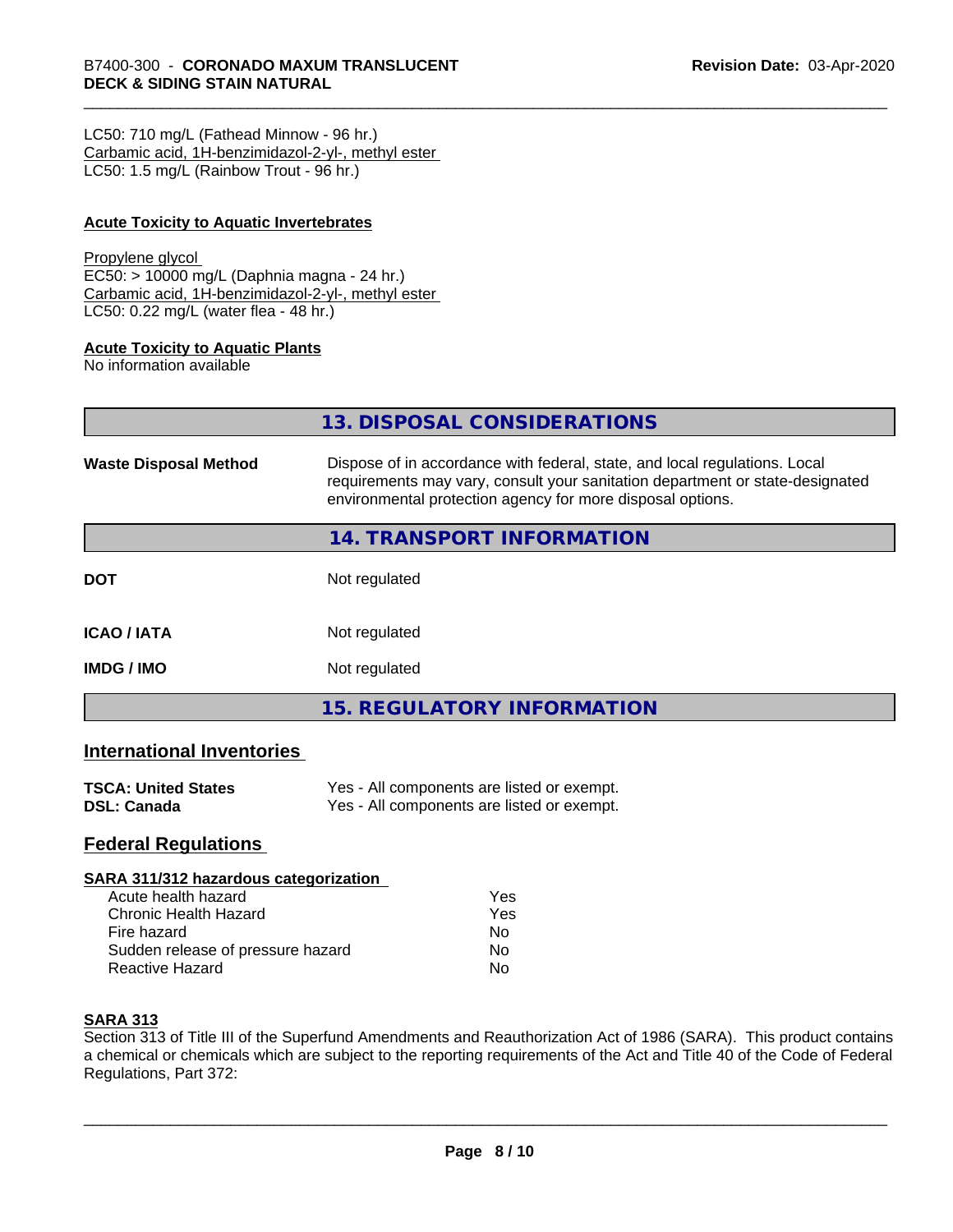#### *None*

#### **Clean Air Act,Section 112 Hazardous Air Pollutants (HAPs) (see 40 CFR 61)**

This product contains the following HAPs:

| <b>Chemical name</b> | CAS No.    | Weight-%    | <b>Hazardous Air Pollutant</b> |
|----------------------|------------|-------------|--------------------------------|
|                      |            |             | (HAP)                          |
| Cobalt neodecanoate  | 27253-31-2 | $0.1 - 0.5$ | Listed                         |

#### **US State Regulations**

#### **California Proposition 65**

**WARNING:** Cancer and Reproductive Harm– www.P65warnings.ca.gov

#### **State Right-to-Know**

| <b>Chemical name</b>                  | Massachusetts | <b>New Jersey</b> | Pennsylvania |
|---------------------------------------|---------------|-------------------|--------------|
| Propylene glycol                      |               |                   |              |
| Carbamic acid, 1H-benzimidazol-2-yl-, |               |                   |              |
| methyl ester                          |               |                   |              |
| Cobalt neodecanoate                   |               |                   |              |

#### **Legend**

X - Listed

**16. OTHER INFORMATION**

| HMIS | Health: $2^*$ | <b>Flammability: 0</b> | <b>Reactivity: 0</b> | PPE: - |
|------|---------------|------------------------|----------------------|--------|
|      |               |                        |                      |        |

#### **HMIS Legend**

- 0 Minimal Hazard
- 1 Slight Hazard
- 2 Moderate Hazard
- 3 Serious Hazard
- 4 Severe Hazard
- \* Chronic Hazard
- X Consult your supervisor or S.O.P. for "Special" handling instructions.

*Note: The PPE rating has intentionally been left blank. Choose appropriate PPE that will protect employees from the hazards the material will present under the actual normal conditions of use.*

*Caution: HMISÒ ratings are based on a 0-4 rating scale, with 0 representing minimal hazards or risks, and 4 representing significant hazards or risks. Although HMISÒ ratings are not required on MSDSs under 29 CFR 1910.1200, the preparer, has chosen to provide them. HMISÒ ratings are to be used only in conjunction with a fully implemented HMISÒ program by workers who have received appropriate HMISÒ training. HMISÒ is a registered trade and service mark of the NPCA. HMISÒ materials may be purchased exclusively from J. J. Keller (800) 327-6868.*

 **WARNING!** If you scrape, sand, or remove old paint, you may release lead dust. LEAD IS TOXIC. EXPOSURE TO LEAD DUST CAN CAUSE SERIOUS ILLNESS, SUCH AS BRAIN DAMAGE, ESPECIALLY IN CHILDREN. PREGNANT WOMEN SHOULD ALSO AVOID EXPOSURE.Wear a NIOSH approved respirator to control lead